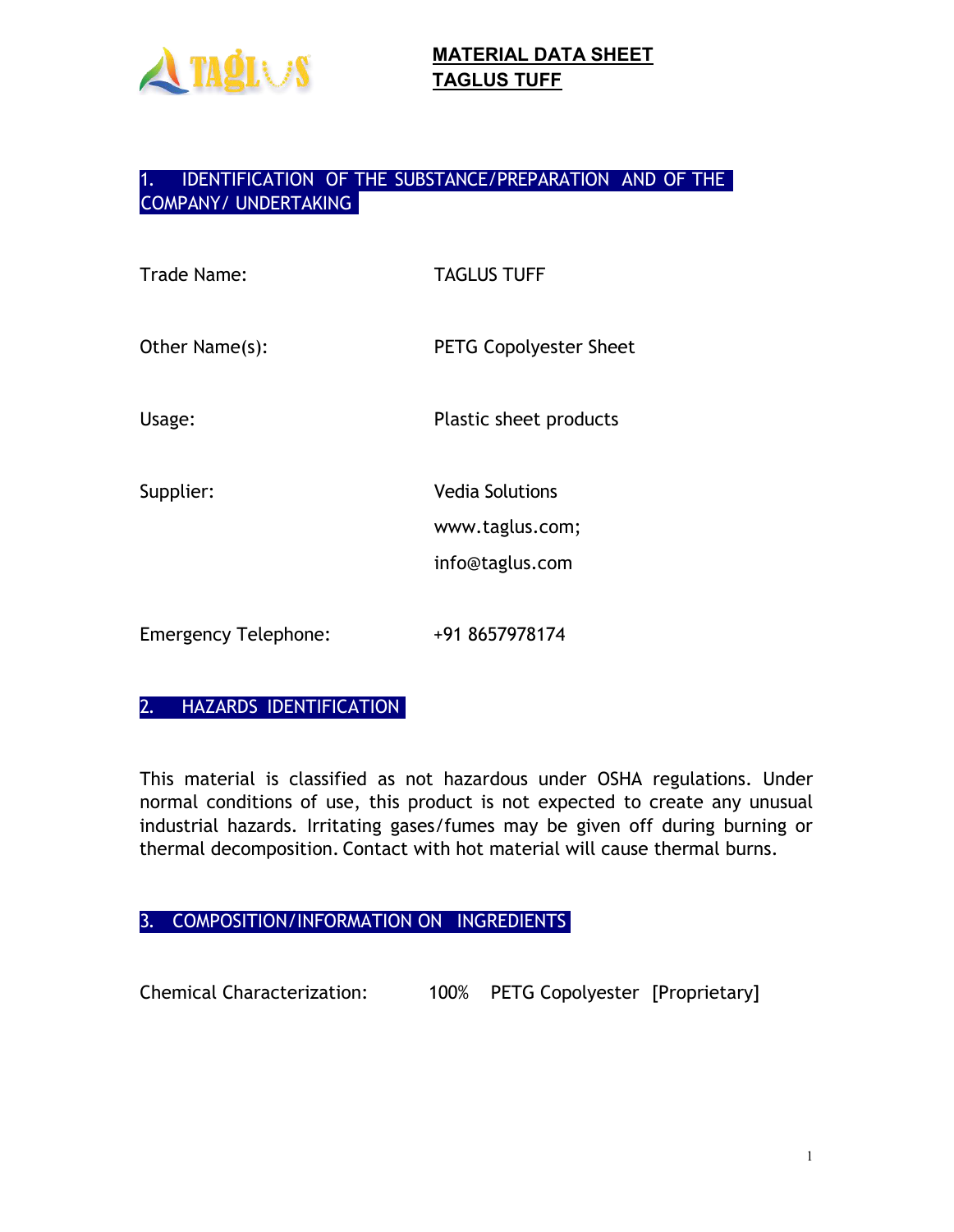

water.

## **MATERIAL DATA SHEET TAGLUS TUFF**

#### **4. FIRST AID MEASURES**

| Inhalation:   | Move to fresh air in case of<br>accidental inhalation of dust or fumes<br>from overheating or combustion. |
|---------------|-----------------------------------------------------------------------------------------------------------|
| Skin Contact: | Cool melted product on skin with plenty of                                                                |

Do not remove solidified product. Get medical attention if thermal burn occurs.

| Eye Contact: | In case of contact, flush eyes with |
|--------------|-------------------------------------|
|              | plenty of lukewarm water.           |
| Ingestion:   | Get medical attention.              |

### **5. FIRE-FIGHTING MEASURES**

| Suitable Extinguishing Media: | Dry water fog, dry chemical, carbon dioxide<br>CO <sub>2</sub>                                |
|-------------------------------|-----------------------------------------------------------------------------------------------|
| Specific Fire Hazards:        | Toxic and irritating gases/fumes may be given<br>off during burning or thermal decomposition. |

Special Protective Equipment & Precaution for Fire Fighters:

Wear a self-contained breathing apparatus and chemical protective clothing.

### **6. ACCIDENTAL RELEASE MEASURES**

| <b>Personal Precaution:</b> |  |  | If molten, allow material to cool and |  |  |
|-----------------------------|--|--|---------------------------------------|--|--|
|                             |  |  | place into an appropriate marked      |  |  |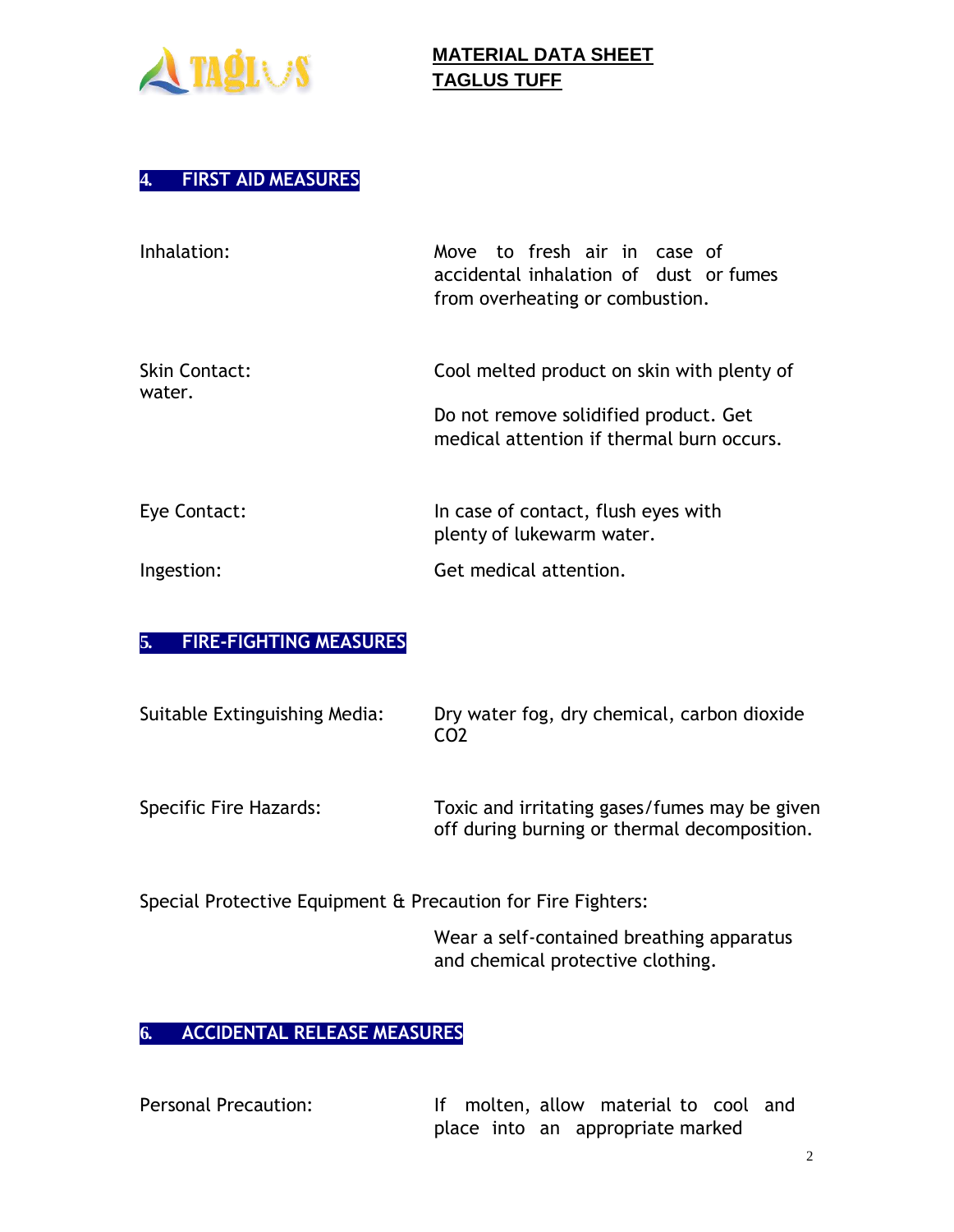

container for disposal. Do not breathe vapors or dust.

| <b>Environmental Precaution:</b> | Do not release into the environment, such as<br>into drains.  |
|----------------------------------|---------------------------------------------------------------|
| Methods for Cleaning Up:         | Sweep up and shovel into suitable<br>containers for disposal. |

### **7. HANDLING AND STORAGE**

Max. Storage Temperature: 120°F (49°C)

| Handling: | Handle in accordance with good           |
|-----------|------------------------------------------|
|           | industrial hygiene and safety practices. |
|           | Wash thoroughly after handling. Avoid    |
|           | creating dust.                           |

Storage: Containers should be tightly closed to prevent contamination with foreign materials and moisture. Protect equipment(e.g. storage bins, conveyors, dust collectors) with explosion vents.

### **8. EXPOSURE CONTROLS/PERSONAL PROTECTION**

| <b>Exposure Limits:</b>                | Not applicable                                                                                               |
|----------------------------------------|--------------------------------------------------------------------------------------------------------------|
| <b>Ventilation Measures:</b><br>system | Provide good ventilation and/or an exhaust                                                                   |
|                                        | in the work area. Respiratory Protection: In<br>the case of dust, use respirator with an<br>approved filter. |
| <b>Hand Protection:</b>                | Wear heat resistant gloves when handling<br>molten material.                                                 |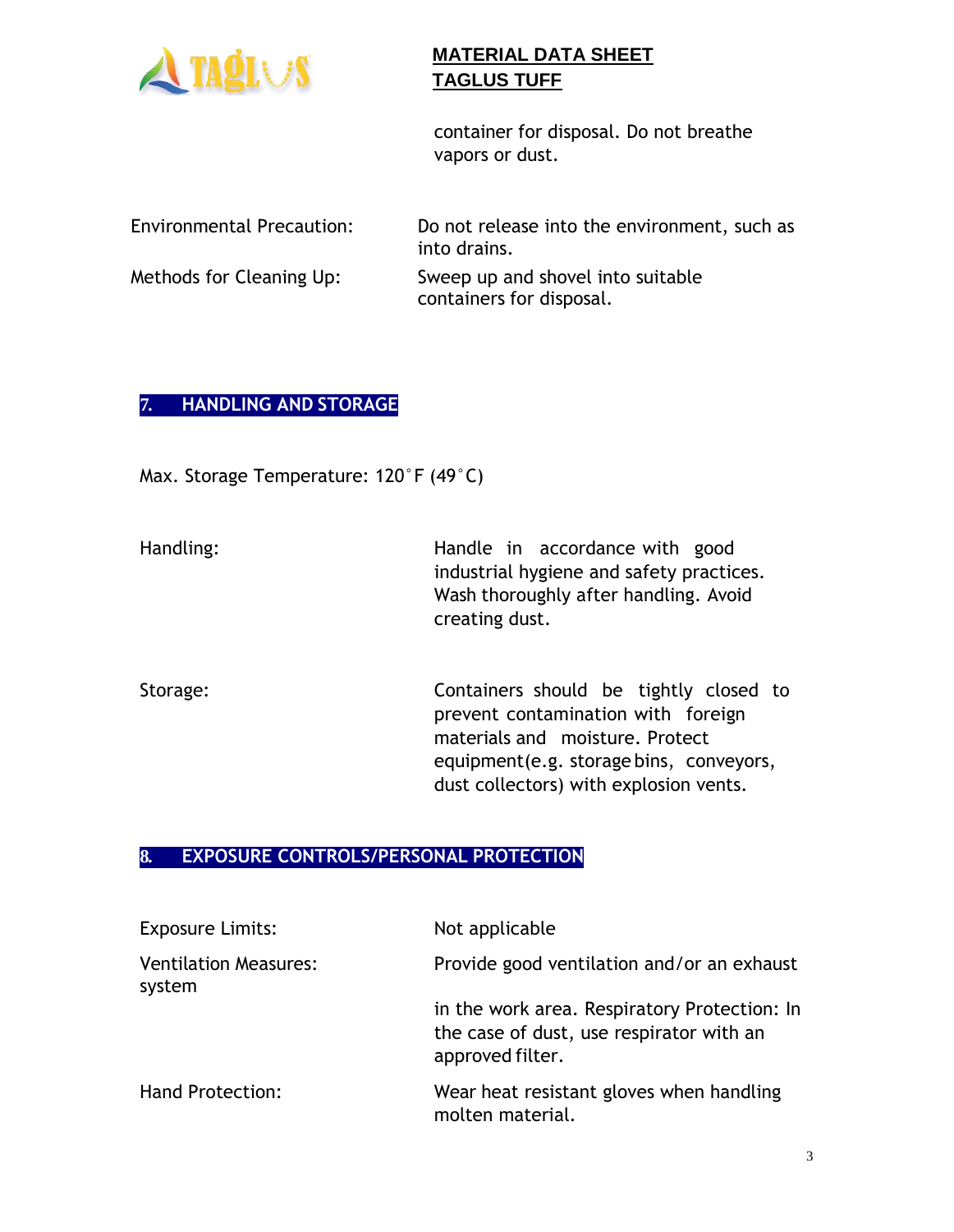

Eye Protection: Safety glasses with side-shields

Skin & Body Protection: No special skin protection requirements during normal handling and use.

Other Protective Measures: Wash hands before breaks and after work.

Educate and train employees in the safe use and handling of this product.

Purgings should be collected as small flat thin shapes or thin strands to allow for rapid cooling.

### **9. PHYSICAL AND CHEMICALPROPERTIES**

| <b>Physical State:</b>            | <b>Optical Clear Sheets</b> |
|-----------------------------------|-----------------------------|
| Color:                            | Transparent                 |
| Odor:                             | <b>Odorless</b>             |
| pH:                               | Not applicable              |
| <b>Melting Point:</b>             | Not available               |
| <b>Boiling Point:</b>             | Not available               |
| Decomposition Temperature:        | 716°F (380°C)               |
| approx. Flash Point:              | $> 842$ °F ( $> 450$ °C)    |
| <b>Auto-ignition Temperature:</b> | 880°F (471°C)               |
| <b>Explosion Limits:</b>          | Not available               |
| <b>Evaporation Rate:</b>          | Not applicable              |
| Vapor Pressure:                   | Not applicable              |
| Vapor Density:                    | Not applicable              |
| <b>Relative Density:</b>          | 1.27                        |
| Solubility:                       | Insoluble                   |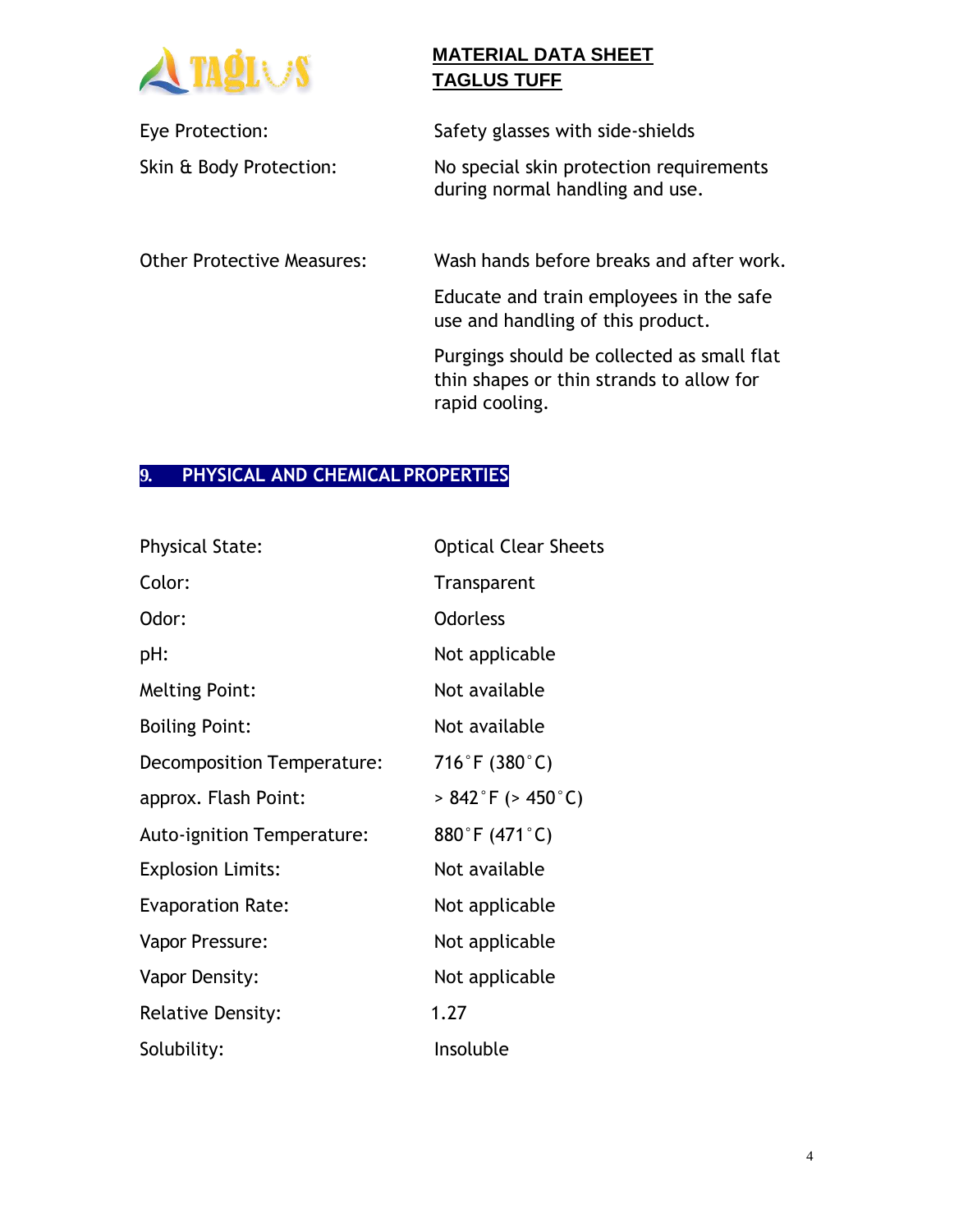

# **10. STABILITY AND REACTIVITY**

| Stability:           | Stable. Hazardous polymerization does<br>not occur.                                            |
|----------------------|------------------------------------------------------------------------------------------------|
| Conditions to Avoid: | Protect from excessive heat. Keep away<br>from sources of ignition and heat.                   |
|                      | Avoid dust formation.                                                                          |
| Materials to Avoid:  | None under normal conditions of use.<br>Hazardous Decomposition                                |
| Products:            | Thermal decomposition or combustion may<br>emit vapors, carbon monoxide, or carbon<br>dioxide. |

# **11. TOXICOLOGICAL INFORMATION**

This product should not be harmful under normal conditions of use.

| Inhalation:          | Unlikely to be harmful by inhalation<br>under ambient temperature. At high<br>temperature, products of thermal<br>decomposition can be irritating to the<br>respiratory system. |
|----------------------|---------------------------------------------------------------------------------------------------------------------------------------------------------------------------------|
| <b>Skin Contact:</b> | Not a skin sensitizer, and is non-irritating<br>to skin under ambient temperature. At<br>high temperature, contact with the<br>product can cause serious burns.                 |
| Ingestion:           | Unlikely to be harmful by ingestion under<br>ambient temperature.                                                                                                               |
| Eye Contact:         | This product in the form of dustcan be<br>irritating to the eyes. At high temperature,<br>products of thermal decomposition can be<br>irritating to the eyes.                   |
| Carcinogenity        | Non-carcinogenic                                                                                                                                                                |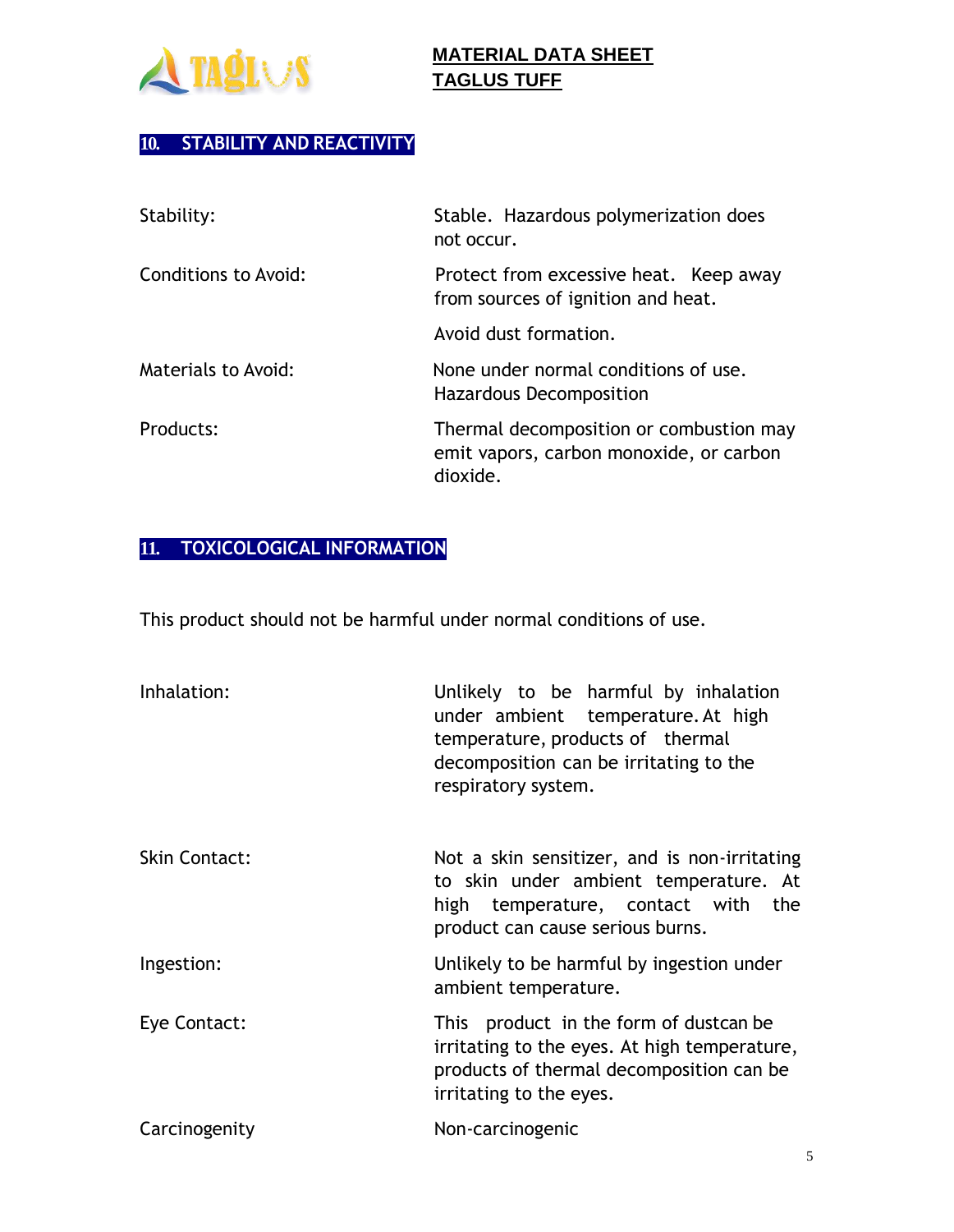

Toxicity Data:  $\frac{1}{2}$  Acute oral toxicity LD50 = > 3,200 mg/kg (rat, male) Acute oral toxicity LD50 = > 3,200 mg/kg (mouse, male) Acute dermal toxicity LD50 = > 1,000 mg/kg (guinea pig) Skin irritation = slightly irritating (guinea pig) Eye irritation = slightly irritating (rabbit) Eye Irritation = non-irritating (guinea pig)

## **12. ECOLOGICAL INFORMATION**

This product is a solid, inert product with low volatility, and is essentially insoluble in water.

| Eco toxicity                    | This product should have low toxicity to<br>aquatic and terrestrial organisms.   |
|---------------------------------|----------------------------------------------------------------------------------|
| Mobility:                       | Due to the solid nature of this product, it<br>should have low mobility in soil. |
| Persistence & Degradability:    | This product is non-biodegradable.                                               |
| Bio accumulation:               | This solid product has a low<br>potential for bioaccumulation.                   |
| <b>Effect in Sewage Plants:</b> | May be separated mechanically.                                                   |
| Ecological Data:                | Fish toxicity LC50/96-hr = $> 100$ mg/l<br>pimephales promelas)                  |
|                                 | Aquatic invertebrates toxicity LC50/96-hr =<br>> 100 mg/l (daphnia magna)        |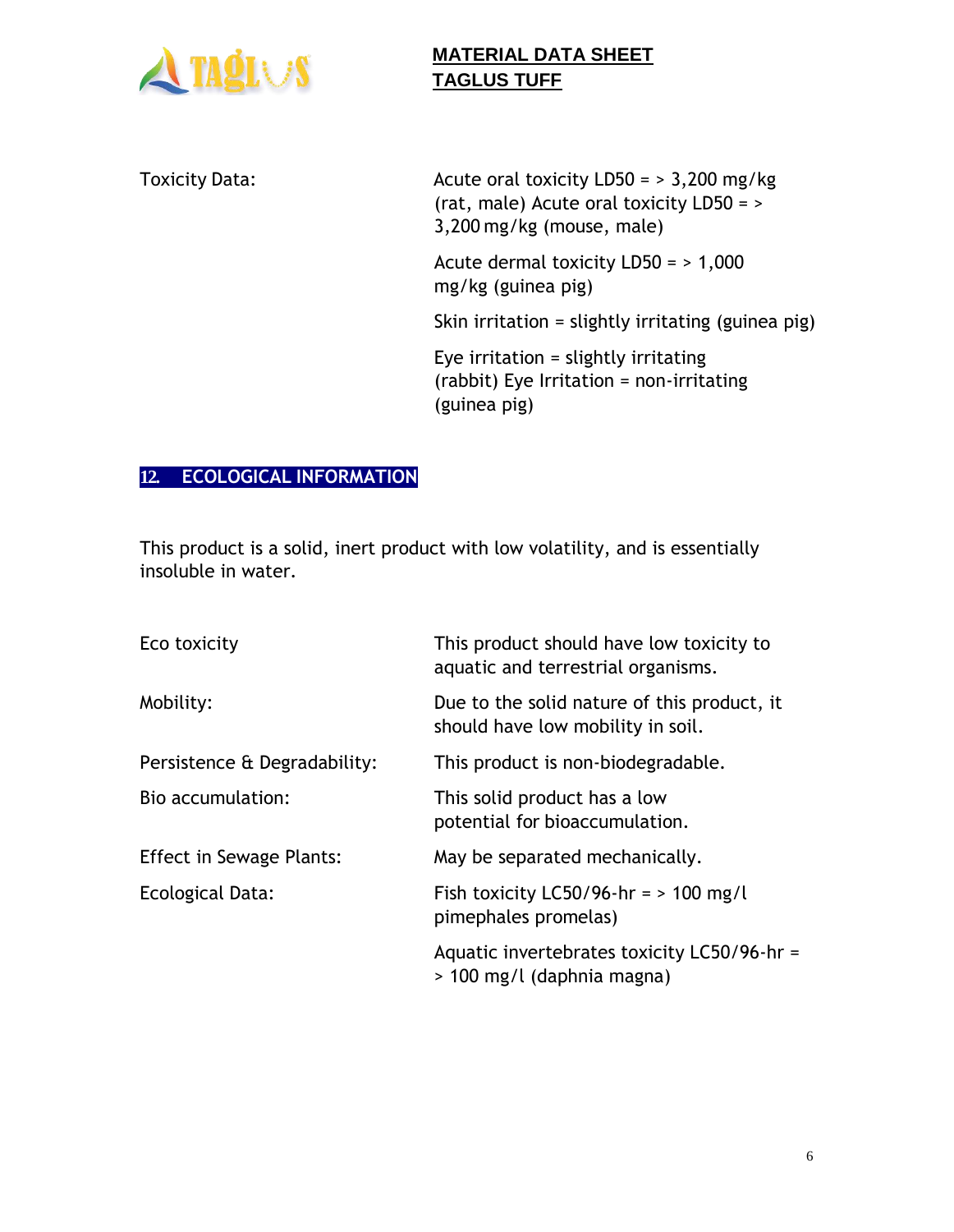

### **13. DISPOSAL CONSIDERATIONS**

Waste disposal should be in accordance with all countries federal, state and local environmental laws and regulations.

#### **14. TRANSPORT INFORMATION**

Transport Information Regulated for shipping? No

Proper Shipping Name TAGLUS Aligner and or

Retainer Packing Group NA

Do changes in quantity, packaging, or shipment method change product classification? NA

Hazard Class NA; Identification Number NA; Other Special shipping notes: This product is not regulated by DOT, IMO, IATA, and Canadian TDG and associated regulation, ADR or RID.

### **15. REGULATORY INFORMATION**

| <b>OSHA Hazard Communication:</b>    | Non-hazardous           |
|--------------------------------------|-------------------------|
| <b>Toxic Substances Control Act:</b> | Listed CERCLA Hazardous |
| Substances (40 CFR 302):             | None                    |
| SARA Section 311/312:                | Non-                    |
| hazardous SARA Section 302 Extremely |                         |
| <b>Hazardous Substances</b>          |                         |
| $(40$ CFR 355, Appendix A):          | None                    |
| <b>SARA Section 313 Toxic</b>        |                         |